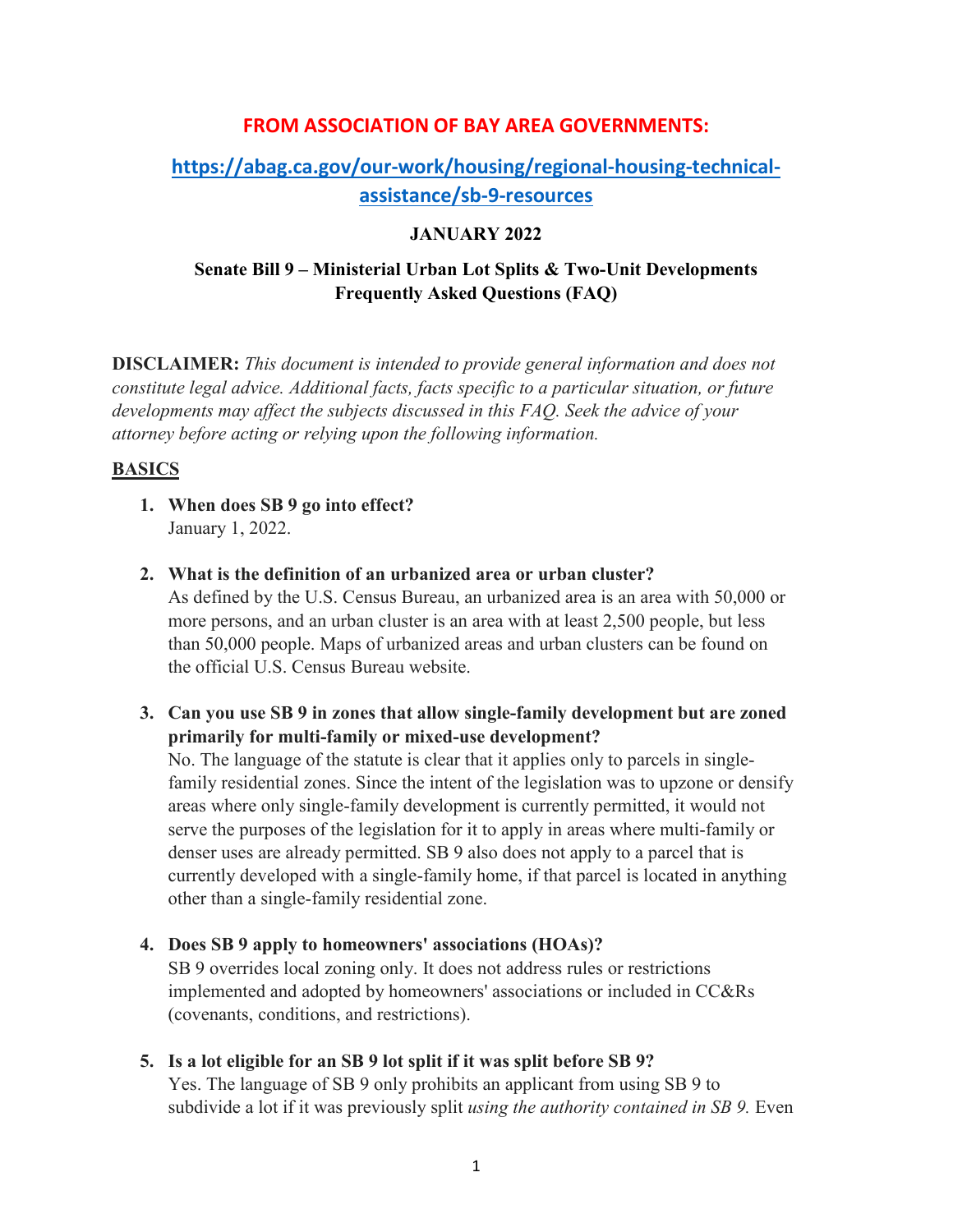after using SB 9, the lot could be further split using ordinary procedures under the Subdivision Map Act and local subdivision ordinance subject to minimum lot size and other requirements that apply to the parcel.

**6. Is the restriction on the demolition of 25% of the exterior walls of the building only applicable to deed-restricted affordable units?**

No. This restriction applies to all units unless (1) the city adopts an ordinance allowing for demolition of more than 25% of the exterior walls of an existing structure, or  $(2)$  a tenant has not resided on the property in the last three  $(3)$  years.

## **7. How do you verify that existing housing has not been rented in the last 3 years?**

SB 9 does not provide an explicit mechanism for determining whether existing housing has been rented in the last three years. Given that, this is an issue that local agencies will want to address in an implementing ordinance or in their application procedures. Some approaches might include:

- In jurisdictions with existing records of rental properties, which may include business licenses, rent control registries, or inspection records, using data from the local records to be cross-referenced upon submission of an SB 9 application;
- Requiring applicants to sign a declaration under penalty of perjury; and/or
- Providing that it is a violation of the Municipal Code or allowing a private cause of action if inaccurate information is submitted.

## **8. When the provisions of SB 9 are unclear, can we seek clarification from the Department of Housing and Community Development?**

Unlike other recent state laws, such as SB 35 or SB 330, SB 9 does not include any provisions requiring HCD to issue guidelines for the implementation of SB 9. Nonetheless, HCD has indicated that it intends to provide a technical assistance (TA) memo on SB 9 implementation. The timeline for when HCD's TA memo will be available is unclear.

## **INTERSECTION WITH OTHER LAWS**

**9. How does the state Density Bonus Law apply to the 4-unit scenario?**

State Density Bonus Law would not be applicable to SB 9 projects. Government Code § 65915(i) defines "housing development project," for the purposes of state density bonus, as "a development project for five or more residential units." SB 9 covers up to four units total on two contiguous lots. Additionally, the urban lot split section states specifically that local agencies are not required to allow more than the maximum of two units on each lot notwithstanding any provision of density bonus law.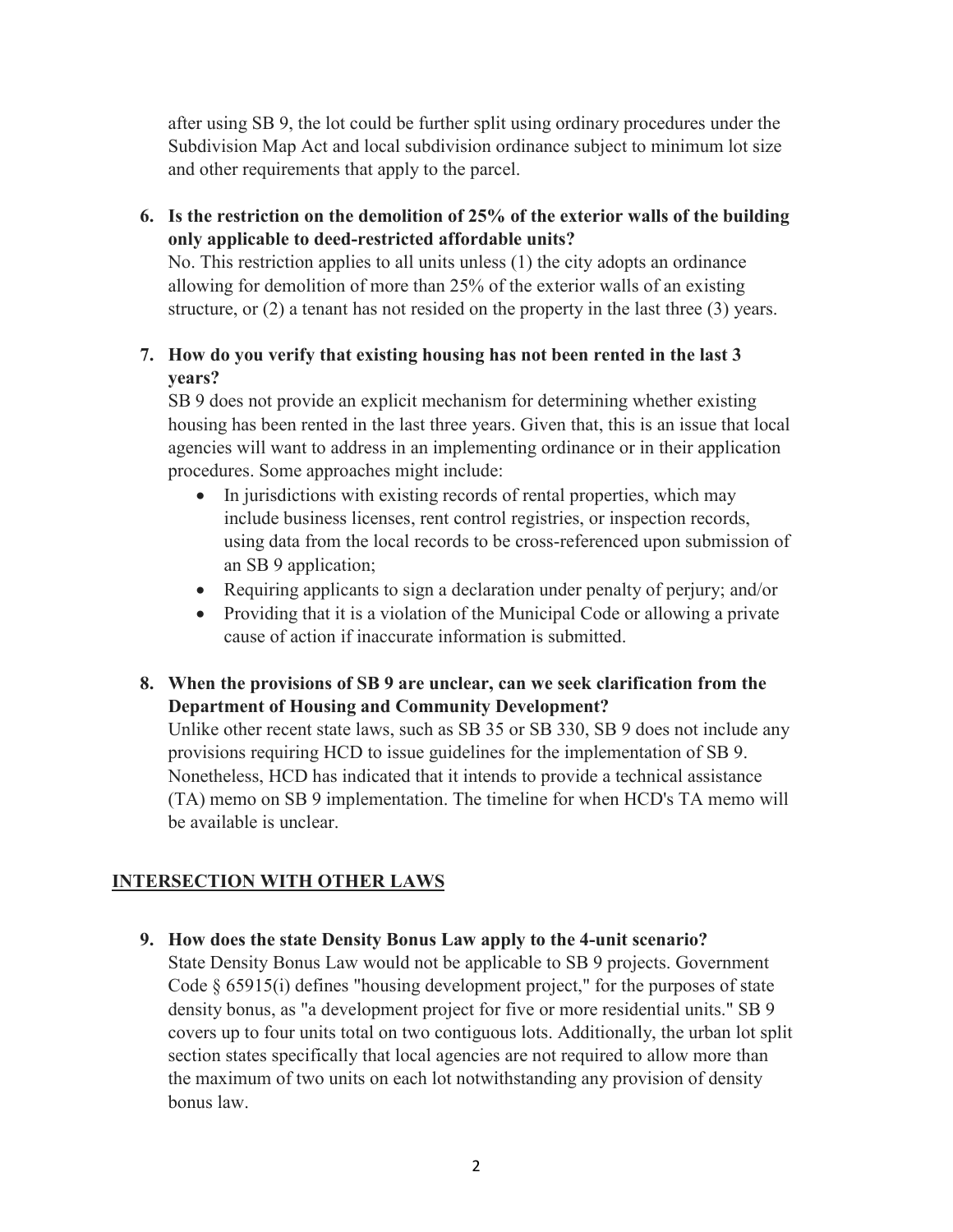- **10. How do SB 9 urban lot splits relate to the Subdivision Map Act and the fact that the Subdivision Map Act requires general plan conformance?** The language in SB 9 overrides any conflicting provisions of the Subdivision Map Act. Specifically, Government Code  $\S 66411.7(b)(2)$  provides that "[a] local agency shall approve an urban lot split only if it conforms to all applicable objective requirements of the Subdivision Map Act…, except as otherwise expressly provided in this section." General Plan and specific plan conformance is not required if it would preclude lot splits mandated by SB9.
- **11. Do minimum frontage requirements apply to restrict lot subdivision?** Minimum frontage requirements continue to apply unless the requirements would physically preclude the lot split or the construction of two units of at least 800 square feet each. However, SB 9 does allow local agencies to require the resulting parcels to have access to, provide access to, or adjoin the public right-of-way.
- **12. How does the Permit Streamlining Act apply if these are ministerial actions?** SB 8, also effective January 1, 2022, extends the requirements of the Permit Streamlining Act to housing projects of one unit or more that require no discretionary approvals. As a consequence, SB 9 projects are subject to the Permit Streamlining Act's requirements for completeness letters (within 30 days of submittal) and approval deadlines (within 60 days of determining that the project is exempt from CEQA).

### **QUANTITY/ACCESSORY DWELLING UNITS**

**13. SB 9 states that "[a] housing development contains two residential units if the development proposes no more than two new units or if it proposes to add one new unit to an existing unit." Why are some people saying that you can add two new units to a parcel with an existing single-family home?** 

As the question states, Gov. Code  $\S 65852.21(i)$  provides that a development contains two residential units if "the development proposes no more than two *new units* or if it proposes to add one new unit to one existing unit." This could be interpreted to mean that the statute applies to a two-unit proposal even if those units are proposed for a lot already containing a unit. While the urban lot split section (Gov. Code  $\S$  66411.7) clearly allows local agencies to limit total development to two units per lot, including existing units, ADUs, and JADUs, the same language is not present in the two-unit development section. The Legislature's intent regarding a two-unit development on a single lot is not clear. It may be possible for an applicant who only uses the two-unit development provisions, but not the urban lot split provisions, to have more than two units on the lot.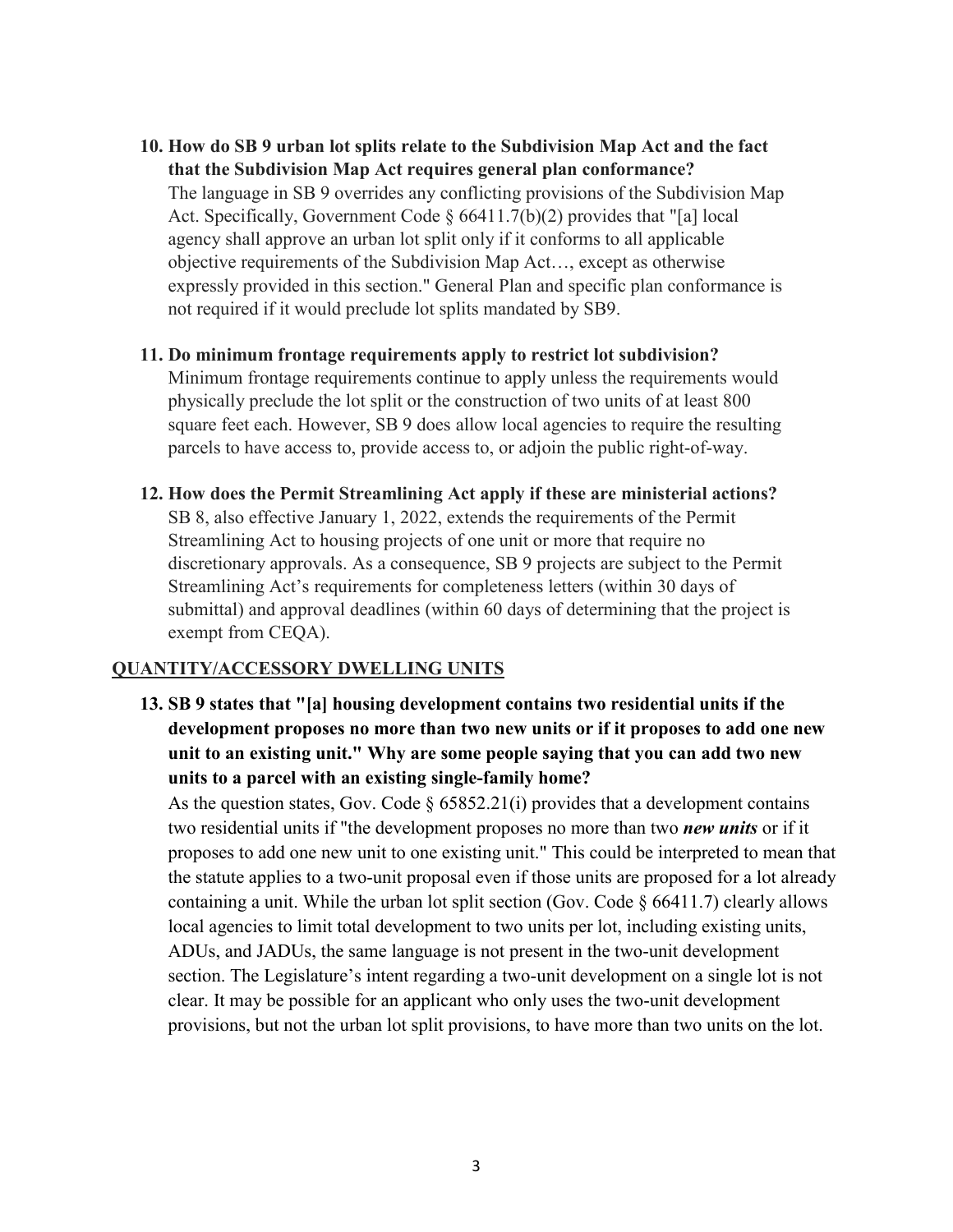## **14. Does SB 9 prohibit ADUs with an urban lot split, or can jurisdictions disallow ADUs with an urban lot split?**

SB 9 does not prohibit accessory dwelling units or junior accessory dwelling units on lots created by an urban lot split. Under SB9 a local agency "shall not be required to approve" more than two units (including ADUs and JADUs) on a lot created via an SB 9 lot split. Agencies may also prohibit ADUs and JADUs on parcels created by urban lot splits that use the two-unit provision. Given this language, local agencies could choose to limit development on lots created by an urban lot split to two primary units each via adoption of an SB 9 implementing ordinance.

### **15. Are the two new SB 9 units entitled to an ADU or JADU?**

If the two new SB 9 units are not located on a lot created via the urban lot split provision, then ADUs and JADUs are allowed as under existing law. If the applicant used both the SB 9 lot split provisions and the SB 9 two-unit development provisions, then a local ordinance can limit total development to two units per lot, including ADUs and JADUs, or could choose to allow only two primary units on each lot.

## **16. If there is an existing four-unit building on a parcel in a single-family residential zone, can an applicant still add a duplex?**

The existing four-unit building would already be a non-conforming use in a single-family zone. Depending on the jurisdiction's non-conforming use policies, the non-conforming structure may need to be removed if the applicant wishes to add a duplex. However, the urban lot split provision (section  $66411.7(i)$ ) prohibits requiring correction of nonconforming zoning conditions for urban lot splits. Nonetheless, the agency can require that no more than two units be located on each lot.

## **17. Does SB 9 allow an applicant to use the duplex entitlements to build a single unit "monster home" and get around non-objective single-family design guidelines?** Probably, yes. Section 65852.21(a) states, "A proposed housing development containing *no more than two residential units* within a single-family residential zone shall be considered ministerially, without discretionary review or a hearing…." Later in the section, in paragraph (i), it also states "[a] housing development contains two residential units if the development *proposes no more than two new units* or if it proposes to add one new unit to one existing unit." Although it is not clear whether the legislature intended to include single-family home development, the "no more than two units" language in SB 9 could be interpreted to cover development projects proposing to construct one single-family home.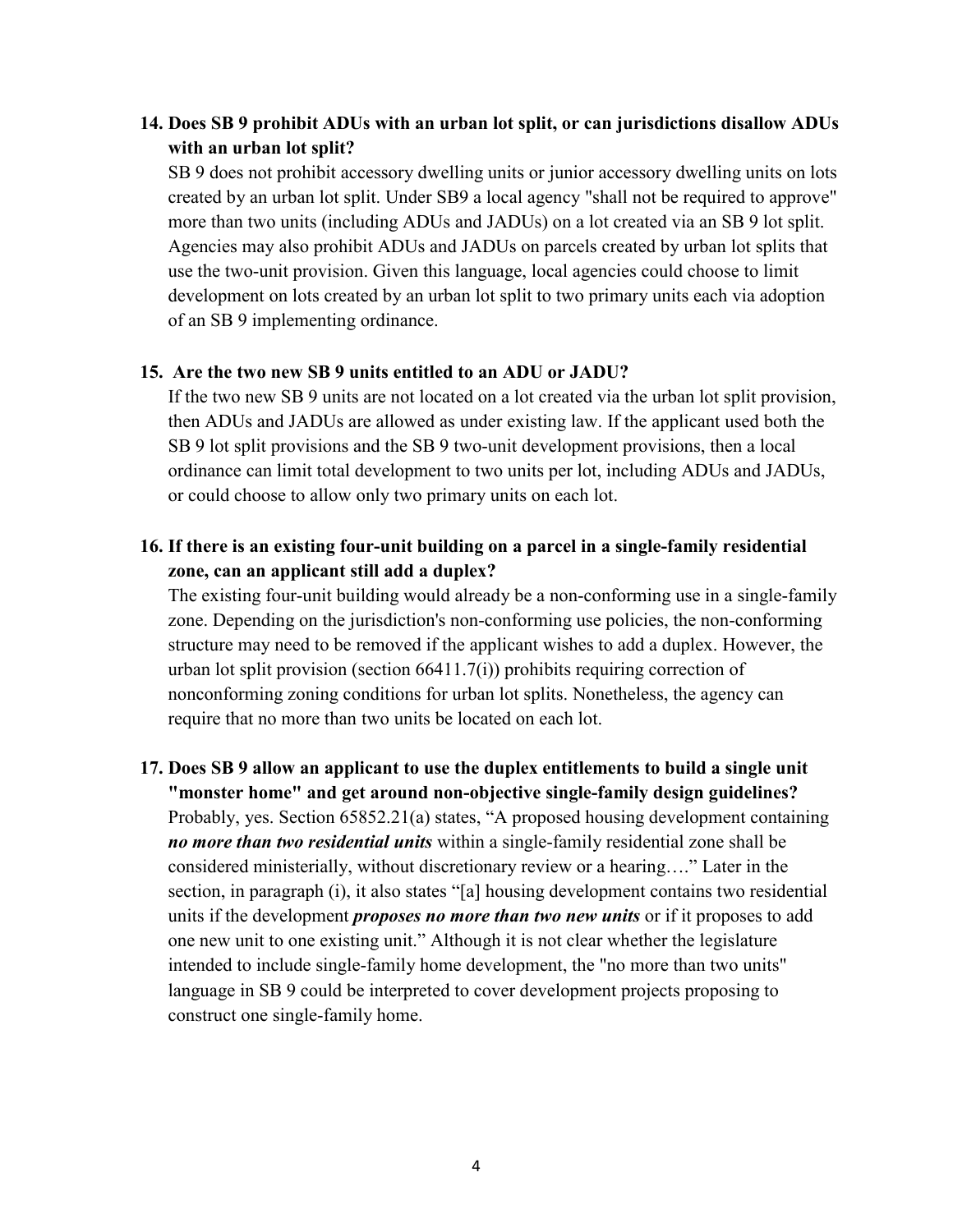**18. Are the new units created via the authority in SB 9 condominiums? Does SB 9 facilitate ministerial condominium conversions? Does SB 9 allow for condominium conversion of existing duplexes?**

SB9 does not amend laws regarding condominiums. SB9 does not allow denial of attached units so long as their design and construction allow them to be "separately conveyed," i.e., sold separately as condominiums may be sold. New units created via the authority in SB 9 may be approved as condominiums if the applicant asks for that approval, but the application would need to meet state and local law concerning condominiums. A jurisdiction's regular condominium conversion process would also continue to apply.

#### **OBJECTIVE STANDARDS**

#### **19. Can the applicant seek variances from zoning requirements?**

SB 9 provides that a local agency may apply its objective zoning standards so long as they do not physically preclude the construction of two units of at least 800 square feet each with four-foot setbacks (no setbacks are required if the unit is constructed in the same location and with the same dimensions as an existing structure). In that situation, the applicant does not need to apply for a variance.

However, if the applicant desires to construct a larger unit which does not meet the agency's zoning standards, it could be denied under SB 9, or the applicant could apply for a variance.

- **20. My understanding is that SB 330 requires only objective design standards for design standards adopted after Jan 1, 2020, is this the same for SB 9?** SB 330 would apply to an SB 9 implementing ordinance, so any design standards adopted must be objective.
- **21. For purposes of a duplex, can jurisdictions adopt an objective standard that says the units have to be within, for example, 10 feet of each other?**

Yes, a city could adopt this as an objective standard. However, if the standard or requirement would physically preclude the construction of two units or the construction of a unit that is at least 800 square feet, then it cannot be applied to the specific project. Also note that section  $66411.7(k)$  provides that an urban lots split "shall not be rejected solely because it proposes adjacent or connected structures provided that the structures meet building code safety standards and are sufficient to allow separate conveyance."

**22. Is there a street frontage or lot width requirement for ministerial lot splits?**

SB 9 does not contain street frontage or lot width requirements. A local agency may apply an objective frontage or lot width requirement. It must, however, allow lot splits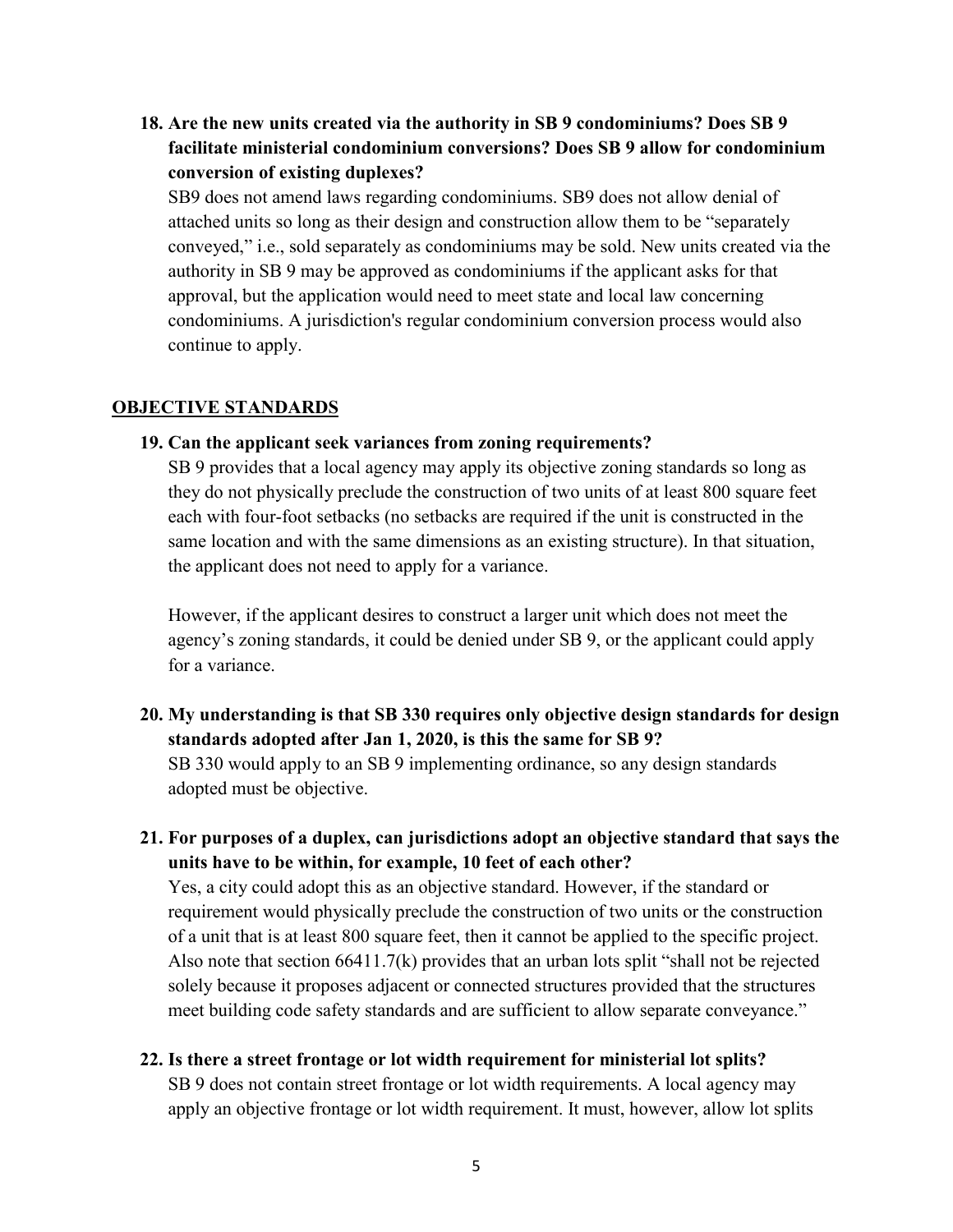that create lots that are at least 1,200 square feet each where both lots are of approximately equal size. This likely means that the local agency may not be able to apply its minimum lot dimensions or frontage requirements to some urban lot splits.

#### **23. Is the 4-foot setback provision similar to that for ADUs?**

Yes. A local agency cannot impose a rear or side setback greater than 4 feet, or less if a structure is in the same location and with the same dimensions as an existing structure.

## **24. Does the right of way dedication provision require cities to allow for flag lots, provided they meet the 60-40 split?**

The agency may require the parcel to have access to, provide access to, or adjoin a public right of way but must allow the lot split. Where a parcel does not front on a public right of way, the options are to allow a flag lot or to provide access to the public right-of-way via an easement through the other lot.

## **25. Could a jurisdiction define "sufficient to allow separate conveyance" to require separate HVAC systems and separate water connection to meet Title 24 requirements?**

Yes. Title 24 is a state law requirement. Therefore, compliance can be mandated assuming that Title 24 requires separate HVAC systems and water connections for units that are separately conveyed.

**26. If a jurisdiction doesn't require "dedications" but a property owner wants to put in some improvements in the right-of-way, could the jurisdiction require that those meet the jurisdiction's standards for right of way improvements?** If an applicant includes improvements to the public right of way in its SB 9 application,

the jurisdiction can require that those improvements meet objective agency standards.

## **27. Does the requirement for one parking space/unit supersede other local minimum parking requirements? For example, if local parking standards require two covered spaces per residential unit and additional parking spaces tied to additional bedrooms.**

Yes, SB 9 supersedes local standards. A local agency "may require" off-street parking of up to one space per unit, and "shall not impose" parking requirements where the parcel is located within one-half mile walking distance of either a high-quality transit corridor or major transit stop, or where there is a car share vehicle located within one block of the parcel.

**28. Can a jurisdiction impose affordability requirements on units created via SB 9?** There is nothing in the statute that would prohibit the imposition of objective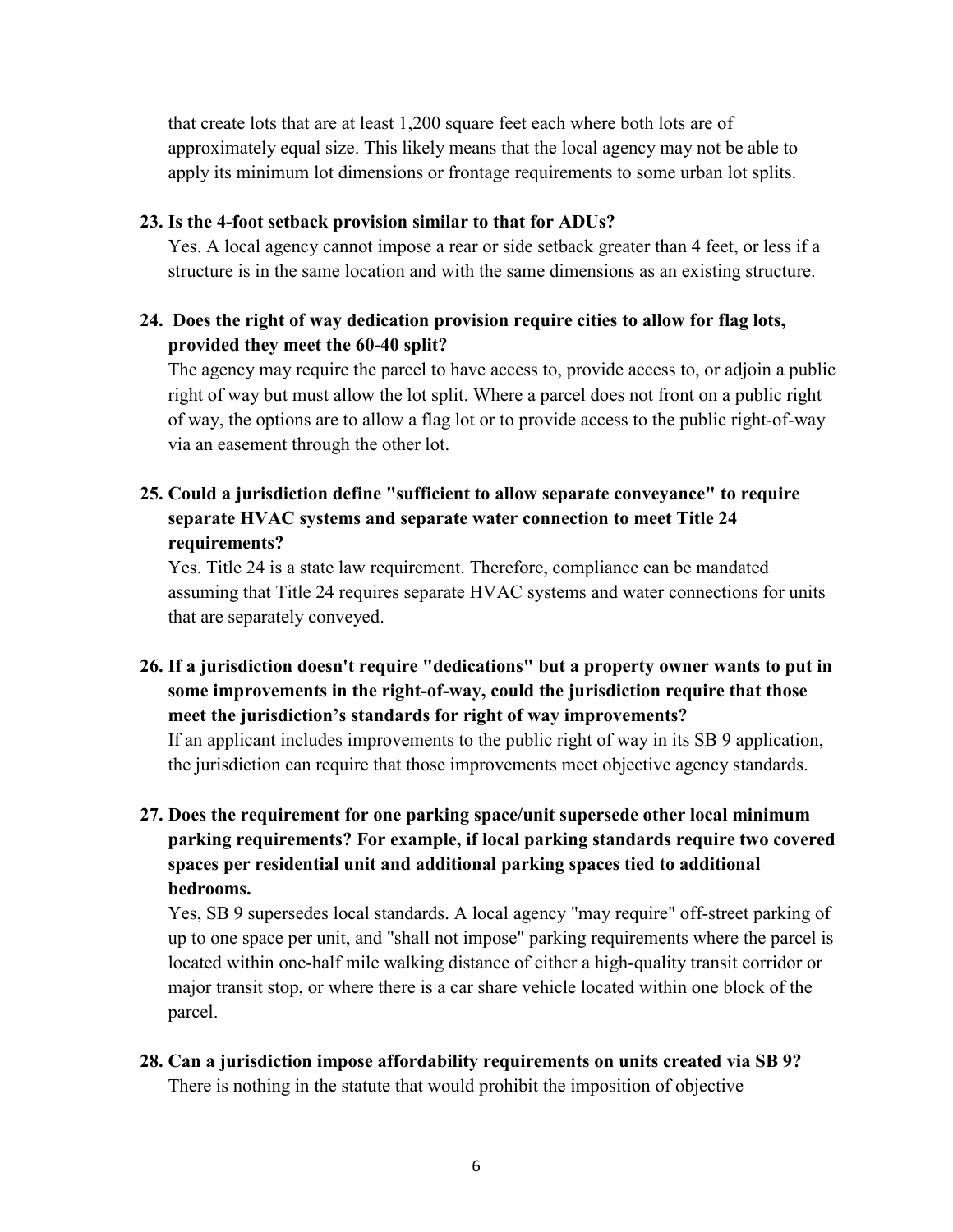affordability requirements. However, agencies should examine the economic feasibility of any affordability requirements to ensure that urban lot splits and two-unit developments remain economically feasible.

**29. Can a local jurisdiction impose conditions of approval on an SB 9 project?**

A jurisdiction may impose standard objective conditions of approval on an SB 9 project.

## **FIRE/INFRASTRUCTURE CHALLENGES**

### **30. Is it true that SB 9 cannot be used in high fire hazard severity zones?**

No. SB 9 provides that any proposed two-unit development or urban lot split must comply with the requirements of Government Code  $\S$  65913.4(a)(6)(D), which excludes projects in high or very high fire hazard severity zones, *unless* either: (1) the site was excluded from the zone by the jurisdiction; or (2) the site has adopted fire hazard mitigation measures "pursuant to existing building standards or state fire mitigation measures applicable to the development." "Fire hazard mitigation measures" and "state fire mitigation measures" are not defined. A local ordinance could specify which "building standards" apply or reference the appropriate "state fire mitigation measures."

An agency may also reject SB 9 proposals on a case-by-case basis where the local building official makes a written finding that the project would have a specific, adverse impact on public health and safety or the physical environment, based on inconsistency with an objective standard, and there is no feasible method to satisfactorily mitigate or avoid the impact.

**31. X County has some areas that are identified as "urban" or "urban clusters" and could be a qualifying parcel under SB9. However, those areas do not have access to water or sewer connections and may have to expand an existing leach field and utilize other water sources. If the applicant cannot demonstrate that they can build what's allowed under SB9 with a wastewater treatment system and water source that meets Environmental Health Codes, would the County be able to deny them their application?**

Yes. In this scenario, the county could deny the application because it would not meet objective standards. The building official could also likely make a finding that the project would have a specific, adverse impact on public health and safety or the physical environment and that there is no feasible method to satisfactorily mitigate or avoid specific impact.

## **32. If a jurisdiction has substandard existing sewer infrastructure, can those areas of the jurisdiction be excluded from SB 9 applicability?**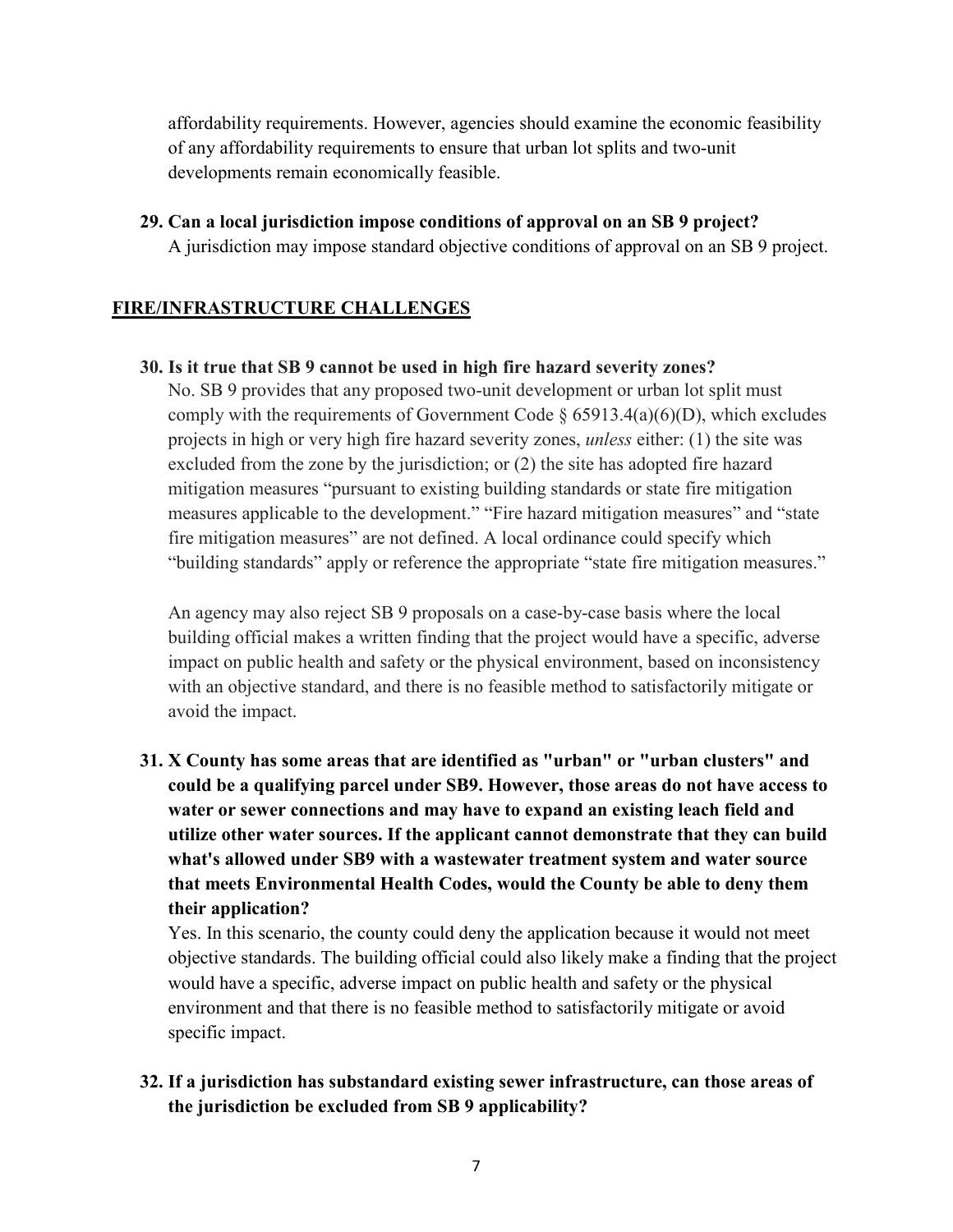The local agency likely could not outright exclude those areas from SB 9 applicability. However, if projects are proposed in these areas, the local building official could deny the application if it would have a specific, adverse impact on public health and safety or the physical environment, by violating an existing objective standard, with no feasible method to satisfactorily mitigate or avoid the impact.

**33. Can a jurisdiction prohibit someone from creating a new unit in an existing structure that would be below the Base Flood Elevation?**

To qualify for ministerial approval, SB 9 provides that an applicant must comply with all the requirements in Government Code §§ 65913.4(a)(6)(B)-(K). Subparagraphs (G) and (H) exclude development within a flood plain or floodway, respectively, as those sites are determined by maps promulgated by FEMA. However, subparagraphs (G) and (H) also allow development in a flood plain where FEMA has issued a flood plain development permit or meet FEMA criteria and allow development in a floodway where a no-rise certification has been issued or the project otherwise meets FEMA criteria. If these mitigation requirements are met, then it may be possible for the new unit to be built below Base Flood Elevation. Agencies should refer to the text of the statute.

### **URBAN LOT SPLITS**

## **34. Would the "sufficient to allow separate conveyance" provision allow someone to build an attached duplex but then sell them as two separate lots with their own yard?**

"Sufficient to allow separate conveyance" is not defined in the statute. However, "separate conveyance" means that the units can be sold separately. This phrase would seem to require that each unit be built to condominium standards so that they can be sold separately if the local agency approves a condominium application. Agencies may wish to define this in their local ordinances.

**35. Should agencies record a deed restriction stating that the lot has been split using SB9 and cannot be split further?**

This is not specifically addressed by SB 9. Two possibilities are a recorded deed restriction and a notation on the approved parcel map. It would be good practice for local agencies to include such a requirement in their implementing ordinances.

## **REPORTING REQUIREMENTS/HOUSING ELEMENT**

## **36. How do jurisdictions account for SB 9 in Housing Elements?**

SB 9 requires jurisdictions to report (1) the number of units constructed pursuant to SB 9 and (2) the number of applications for parcel maps for urban lot splits under SB 9 in their annual housing element report. SB 9 itself does not include any reference to housing